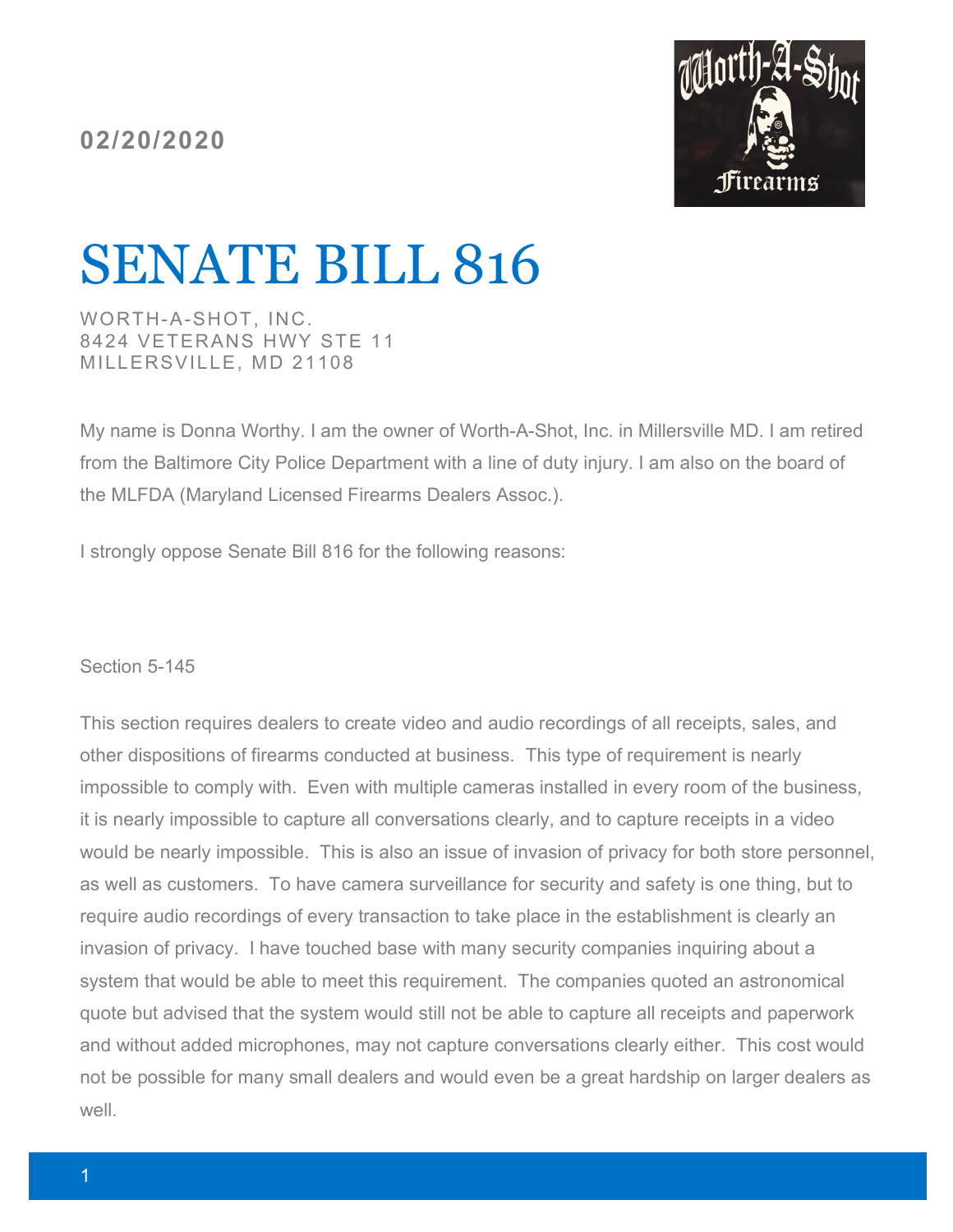## Section 5-147

This section discusses anyone working at a firearms dealer must get fingerprint and background checks yearly. Dealers currently cannot let anyone prohibited from possessing firearms have access to any firearms in the store. Most stores already run a background check before hiring anyone that will deal with firearms. However, if the employee has absolutely no involvement in firearms, or firearms sales but work in the establishment for a different job, they are held to the same standard. The average cost to fingerprint each employee would be roughly \$50 per person. This is an extra added yearly expense on the owners, and depending on the number of workers, can be quite costly.

## Section 5-150

This section requires dealers to store every firearm in a locking display case or inaccessible area during store hours. Most stores keep all handguns in locking cases even during store hours. The long guns however, are kept behind the counter out of customer reach unless assisted by an employee. This section also requires a trigger lock be installed on every firearm. A locking case, and a trigger lock seems very unnecessary. All firearms displayed are always unloaded. As a former law enforcement officer, I have never recovered a firearm used in a crime from a firearm that was stolen during store hours from a gun store.

## Section 5-148

This section requires the dealer to maintain liability insurance for the acts of another using a firearm sold, rented, or transferred by the licensed dealer in the amount of \$2,000,000.

I personally spoke with my insurance company. They advised me that a policy that would cover this does not exist. If a gun store legally sells a firearm to a customer, and a background check was conducted and approved for that customer, how is the store now responsible if later down the road, even 20 years later, a crime is committed with that firearm. This type of policy does not exist, thus would be an impossible standard to meet. In my gun store as well as every other